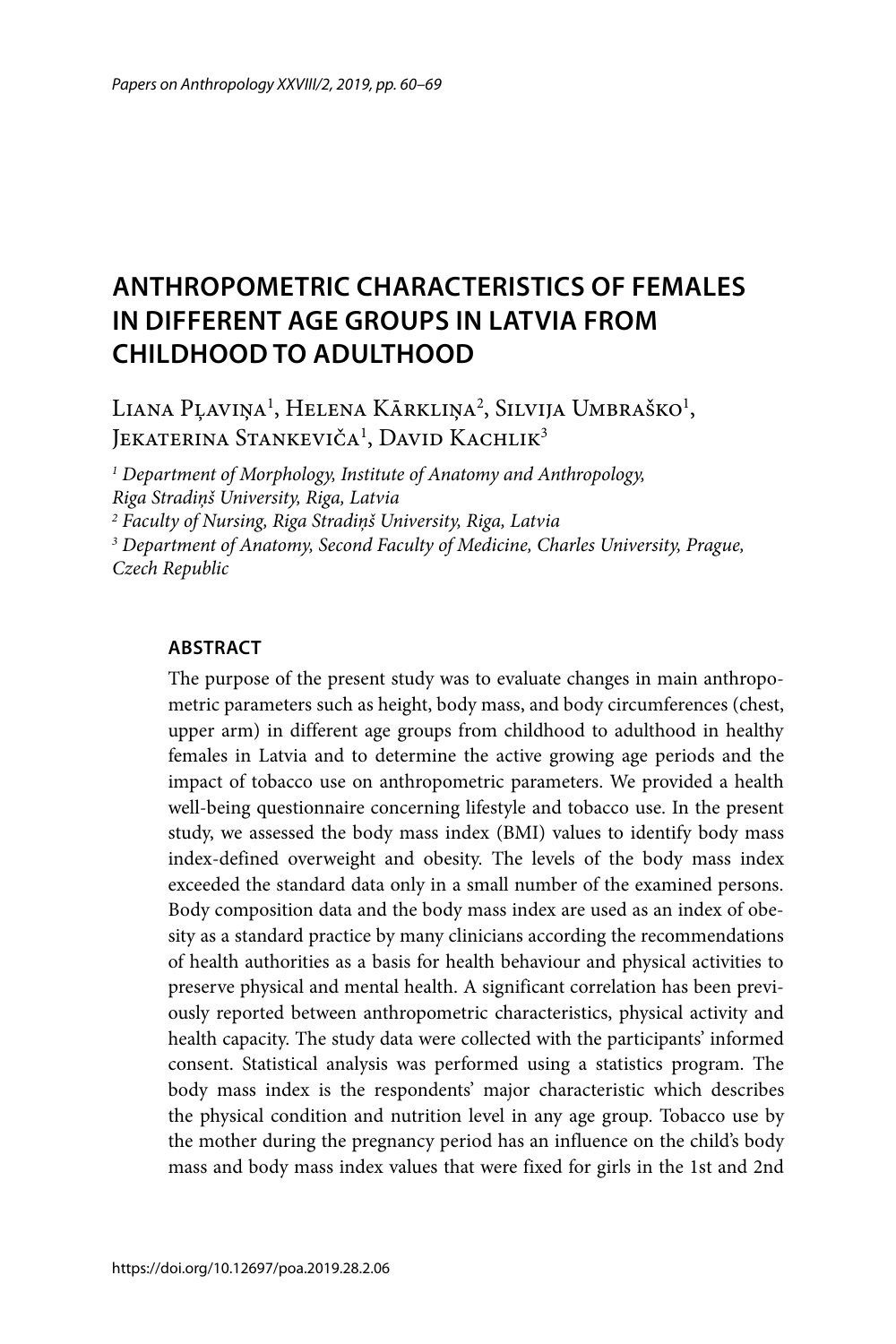childhood periods. Intensive increase in anthropometric parameters was observed during the transition from the adolescence to the youth period.

*Keywords: anthropometric indicators for women; body mass dynamics in postnatal ontogenesis; changes in body mass index at different ages*

### **INTRODUCTION**

Anthropometric parameters as body height, body mass and body mass index have been used for epidemiologic health studies of population as a convenient and inexpensive measurement of overweight and obesity [1, 2, 11, 13]. Anthropometric indicators show the physical development of humans from childhood to adulthood [3, 24, 25]. Evaluation of the main anthropometric parameters is important for health specialists in dynamics and provides the main information on the individual's potential health problems, such as overweight and obesity that are often considered a pre-pathological condition that precedes the onset of cardiovascular diseases and diabetes [4, 14, 21]. Anthropometric parameters and physical development in various age groups characterise the healthiness of lifestyle and motivate to meet qualitative and quantitative physical activity standards [5, 6, 10, 26] in order to maintain health capacity and working ability [7, 19]. Adolescence has been called a critical age group for various risk factors like tobacco use, drinking of alcohol and dietary habits that induce imbalance in human health. Early start of tobacco use increases the risk for the development of tobacco dependence, and the difficulties in getting rid of it can cause development of inflammatory diseases and have an influence on body composition, which can lead to overweight and obesity [5–8]. The anthropometric parameters of the individual also affect qualitative and quantitative physical activity [8, 18], which is closely related to physical fitness [9, 20], and also forms an integral part of each person's daily life [10, 12, 16]. Physical fitness also has morphological and functional properties which allow an individual to be able to be engaged in physical activities [11– 13]. The anthropometric parameters depend on environmental and household conditions, internal and external risk factors that are able to induce imbalance in human health status [14, 15, 16, 23, 24, 27]. Physical fitness is characterised by the individual's cardio-respiratory status, muscular strength and physical endurance as well as velocity and coordination [15–17]. The goal of the study was to evaluate the dynamics of the main anthropometric indicators in healthy women aged 4–35 years during the postnatal ontogenesis age periods – childhood, adolescence, youth, and adulthood.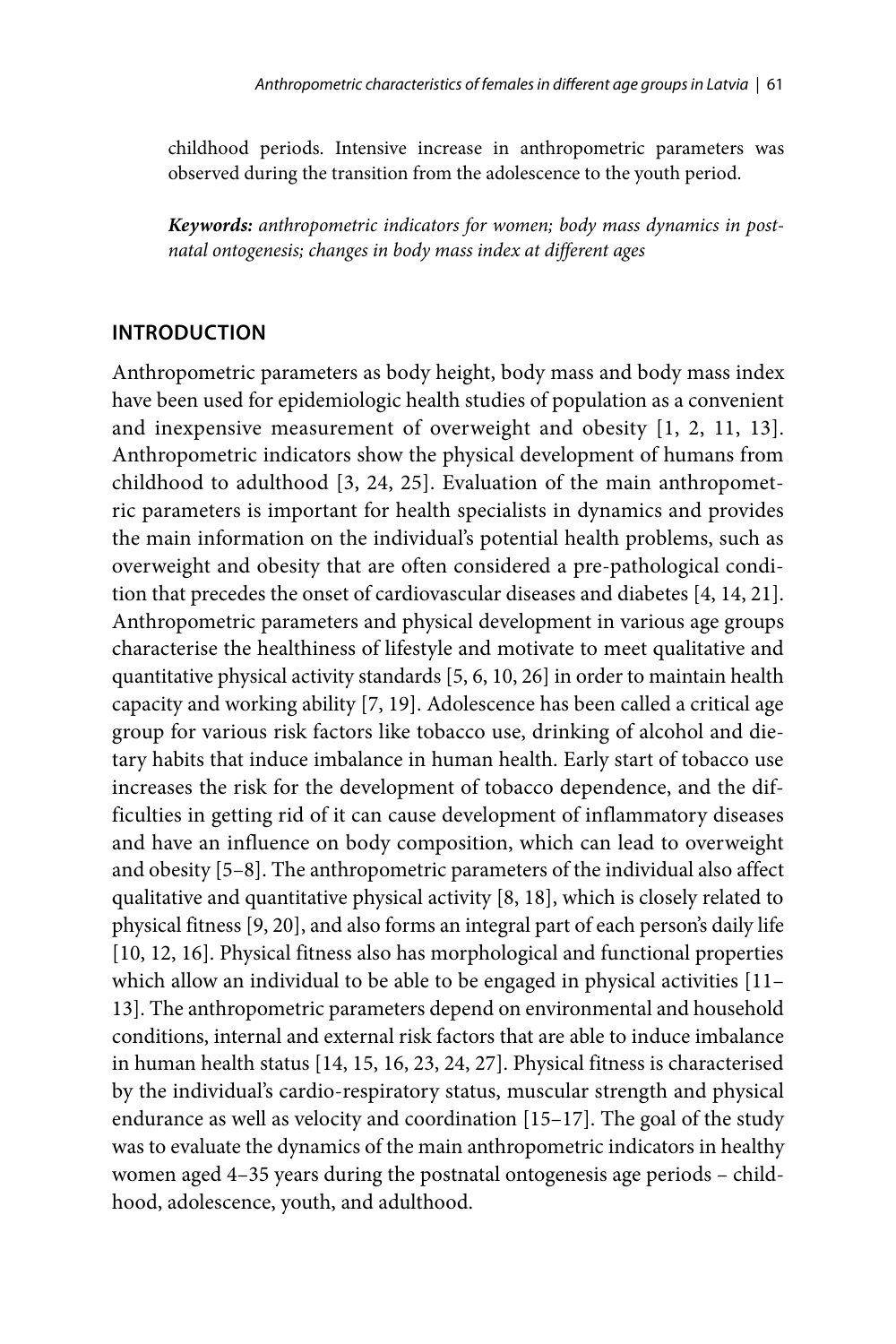## **MATERIAL AND METHODS**

The study population included healthy women aged  $4-35$  years (n = 861) in Latvia. The participating women were categorized in age-related subgroups according to the age classification proposed in 1965 by Arshavskij and Bunak [28]. The classification by age stages was used taking into account the physical and psychosocial development stages – the 1st childhood (4–7years), the 2nd childhood (8–11years), adolescence (12–15years), youth (16–20 years), the 1st maturity adulthood (21–35 years). The randomised selection data on individuals – females – were collected from 2007–2018 from different regions of Latvia and different social and economic groups. Body mass and height were measured with standardised techniques. Anthropometric measurements of barefoot individuals wearing light clothes were taken by the researchers' trained assistants. The current height was fixed by anthropometry with an accuracy of 0.001 m. The current body mass was fixed by a scale with an accuracy of 0.01 kg. We determined the main anthropometric parameters and calculated the anthropometric coefficients and indices. Body mass index was calculated as the value of body mass in kilograms divided by the square of body height in meters. The results were analysed using mathematical statistical methods by using SPSS 20. Anthropometric results are presented as mean ± SEM (standard error of mean)

## **RESULTS AND DISCUSSION**

Assessment of the main anthropometric parameters reflects the basic physical health status and could be used as motivation to follow a healthy lifestyle for keeping working capacities and welfare. The analysis of the collected data showed the wide variability of anthropometric characteristics of healthy women (Table 1). The most variable anthropometric indicator is the body mass; the changes in the average value of body mass in different age groups are reflected in Figure 1. The body mass values in girls of the 1st childhood group (4–7 years) fluctuated from 13.1 kg to 37.5 kg (Table 1). The increasing dynamics of the body mass by 36.3% or +14.0 kg was the most intensive in the 2nd childhood group (8–11 years) compared to the average body mass data of the girls in the 1st childhood group (4–7 years). The mean body mass value in the 2nd childhood was  $35.9 \pm 0.6$  kg. The average body mass value of girls in the adolescence group (12–15 years) also increased by 18.1% or +6.5 kg compared to the 2nd childhood group. The body mass values varied on a wide scale from 29.7 kg to 75.5 kg. The average value of the body mass in the youth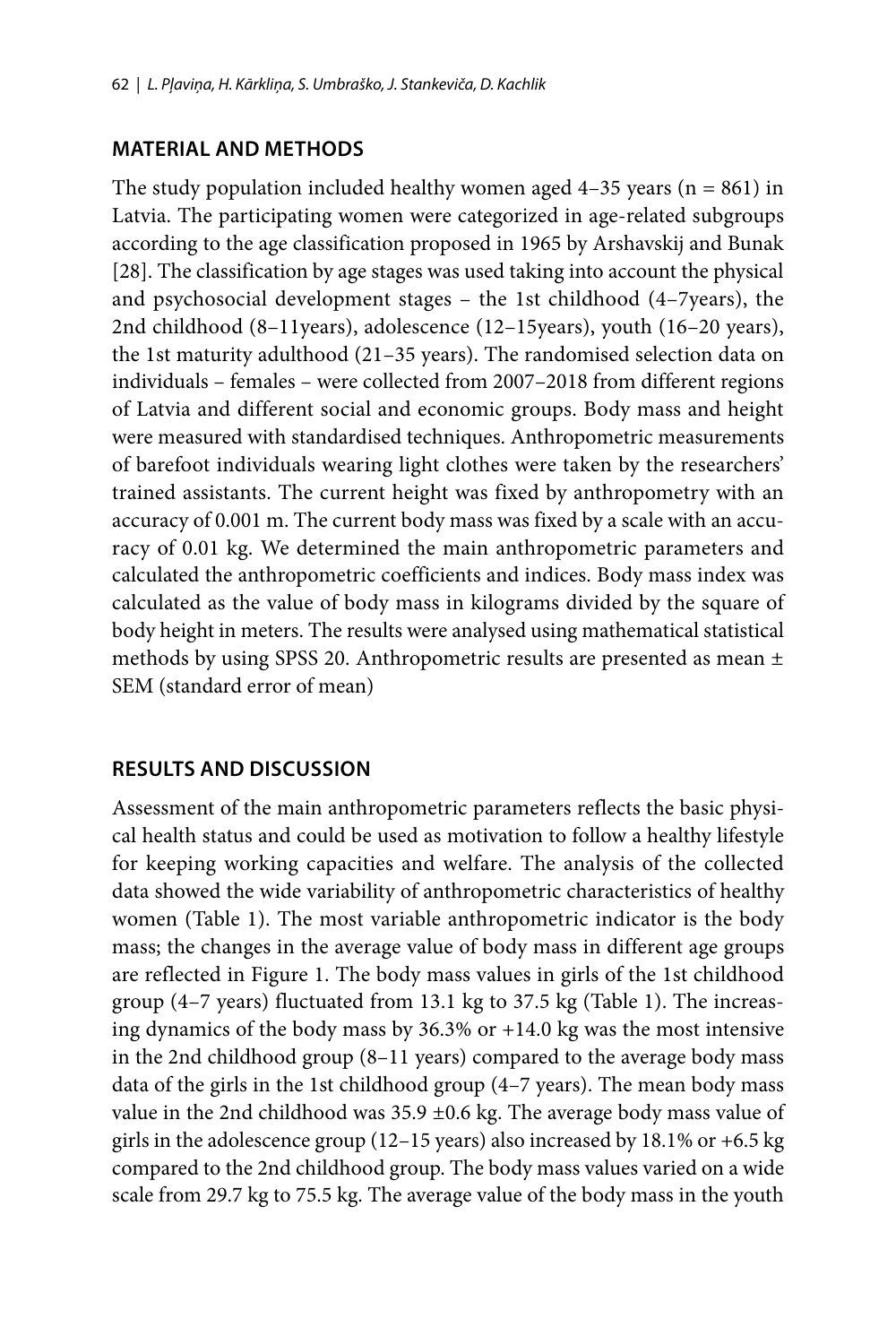group (16–20 years) was 62.6±1.1 kg, which reflects an increase of 47.6%, or +20.2 kg in comparison with the adolescence age group. There were wide variation intervals of individual anthropometric parameters inside the youth group of women aged 16–20 years.

|                                              | N   | Body mass Body mass<br>(kq) | (kg)          | Height<br>(cm)  | Height<br>(cm)             | <b>Bmi</b><br>(kq/m <sup>2</sup> )<br>Mean ±sem Min-max Mean ±sem Min-max Mean ±sem Min-max | <b>Bmi</b><br>(kq/m <sup>2</sup> ) |
|----------------------------------------------|-----|-----------------------------|---------------|-----------------|----------------------------|---------------------------------------------------------------------------------------------|------------------------------------|
| 1st child-<br>hood<br>4-7 years              | 275 | $21.9 \pm 0.3$              | $13.1 - 37.5$ |                 | $118.3 \pm 0.4$ 94.0-139.0 | $15.6 \pm 1.0$                                                                              | 11.2–23.3                          |
| 2nd Child-<br>hood<br>8-11 years             | 312 | $35.9 \pm 0.6$              | $32.2 - 84.0$ |                 | 142.6±0.6 125.3-166.5      | 17.6±0.2                                                                                    | $10.9 - 35.0$                      |
| Adolescence<br>$12-15$ years                 | 87  | $42.4 \pm 1.0$              | $29.7 - 75.5$ |                 | 151.0±0.7 139.5-165.0      | $18.3 \pm 0.4$                                                                              | $13.6 - 29.3$                      |
| Youth<br>$16-20$ years                       | 79  | $62.6 \pm 1.1$              | $56 - 81$     | $169.2 \pm 0.7$ | 164-183                    | $21.7 \pm 0.4$                                                                              | 19.5 - 24.7                        |
| 1st maturity<br>Adulthood<br>$21 - 35$ years | 108 | $63.1 \pm 1.0$              | 48-90         | $169.2 \pm 0.7$ | 154-184                    | $21.9 \pm 0.2$                                                                              | $17 - 28$                          |

**Table 1.** Anthropometric parameters for women of different age groups



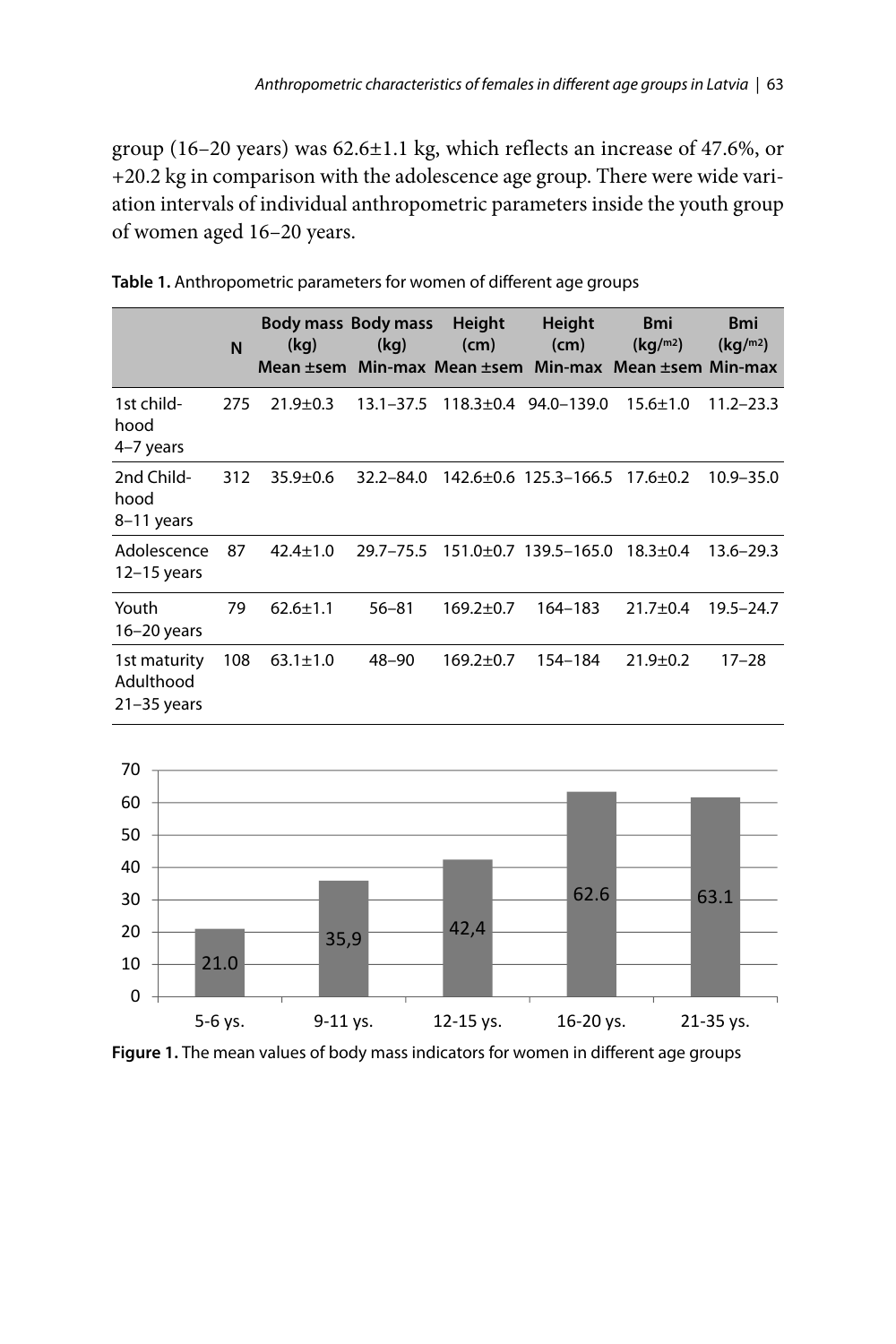The body mass values varied from the minimum of 56 kg to the maximum of 81 kg. Biological growth and development of girls in the phase of puberty comes to an end approximately at twenty years of age. Differences in the average body mass value of women in the youth group (aged 16–20 years) and women of the 1st maturity adulthood group (21–35 years) were insignificant  $(p > 0.05)$ .

The mean value of body height of girls at 4–7 years of age (1st childhood) was 118.3±0.4 cm. The height parameters were distributed in a wide interval from 94.0 cm to 139.0 cm. The height parameters increased from the 1st childhood period to the 2nd childhood by 17.1%, or by 24.5 cm (Figure 2) that reflects the ongoing process of active growth. The body height parameters increased only by 6%, or by 8.4 cm for adolescents (12–15 years) compared to the mean value of height in girls in the 2nd childhood. Behaviour and habits undergo changes during adolescence and youth. The height parameters recorded in the youth group were  $169.2 \pm 0.7$  cm (Figure 2) that showed an increase by 10.3% in comparison with the adolescence group. The recorded body height ranged from the minimum of 154 cm to the maximum of 182 cm. The internal factors (genetic factors, hormonal level, etc.), as well as external factors (level of physical activity, tobacco use, alcohol use, healthy diet with protein, vitamins and minerals[14]) have an influence on the individual growth and development processes of the body. High social activity levels and changes in eating habits determined the body composition of women in the youth age group [15]. No statistically significant differences were found ( $p > 0.05$ ) in the main anthropometric characteristics between the women in the youth period (16–20 years) and the 1st maturity adulthood age group (21–35 years).

 A rapid increase in the mean value of the body mass index (by 18.8%) was recorded between the 1st childhood period (4–7 years) and the 2nd childhood period (8–11 years). Assessment of the body mass index values (Figure 3) indicated the influence of tobacco use by children's mothers during pregnancy as an external factor influencing children's body mass index. We fixed a statistically significant correlation ( $r = 0.347$ ,  $p < 0.05$ ) with the smaller intensity of increase in anthropometric indicators (body mass index) in children in the 2nd childhood group whose mothers had used tobacco in the pregnancy period compared to the changes in the body mass index of the children of that age group whose mothers had been free from tobacco use during pregnancy. An increase in the body mass index value up to 3.9% was fixed (Figure 3) between the 2nd childhood group (8–11 years) and the adolescence age group (12–15 years).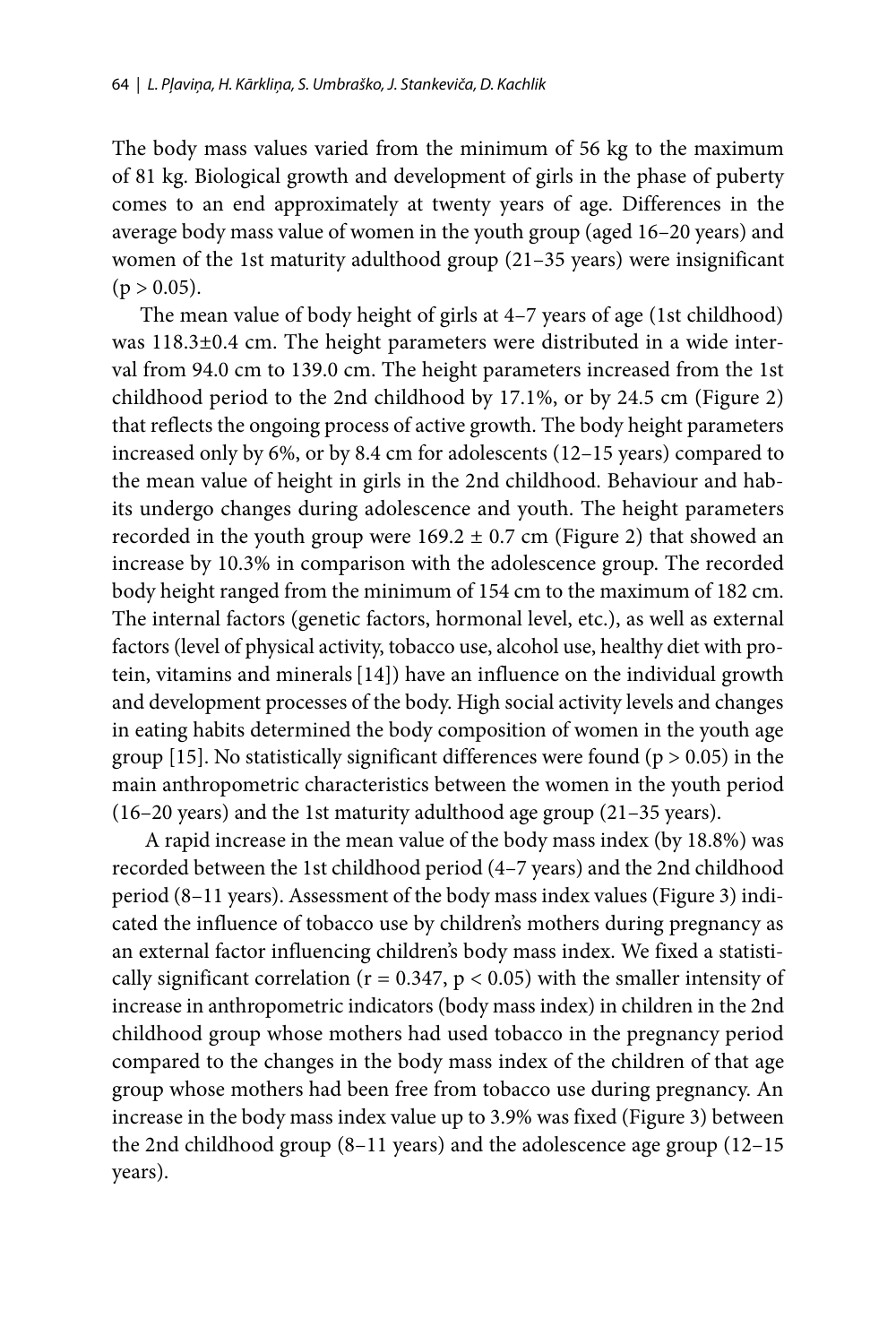

**Figure 2.** The mean values of body height indicators for women of different age groups



**Figure 3.** The mean values of body mass index for women of different age groups

Behaviour and habits undergo changes during the adolescence and youth periods. According to the data of the Disease Prevention and Control Centre [5], about 62.2 % of the youth female population smoked, which has an impact on anthropometric parameters. The adolescence and youth age groups are considered critical concerning the start of tobacco use. We fixed the tendency of lowering mean body mass index value in smokers compared to non-smokers in the youth age group. There were various external factors that have an influence on anthropometric parameters. According to our data, there were no statistically significant differences between the body mass index of smokers and non-smokers in the 1st maturity adulthood group. The mean body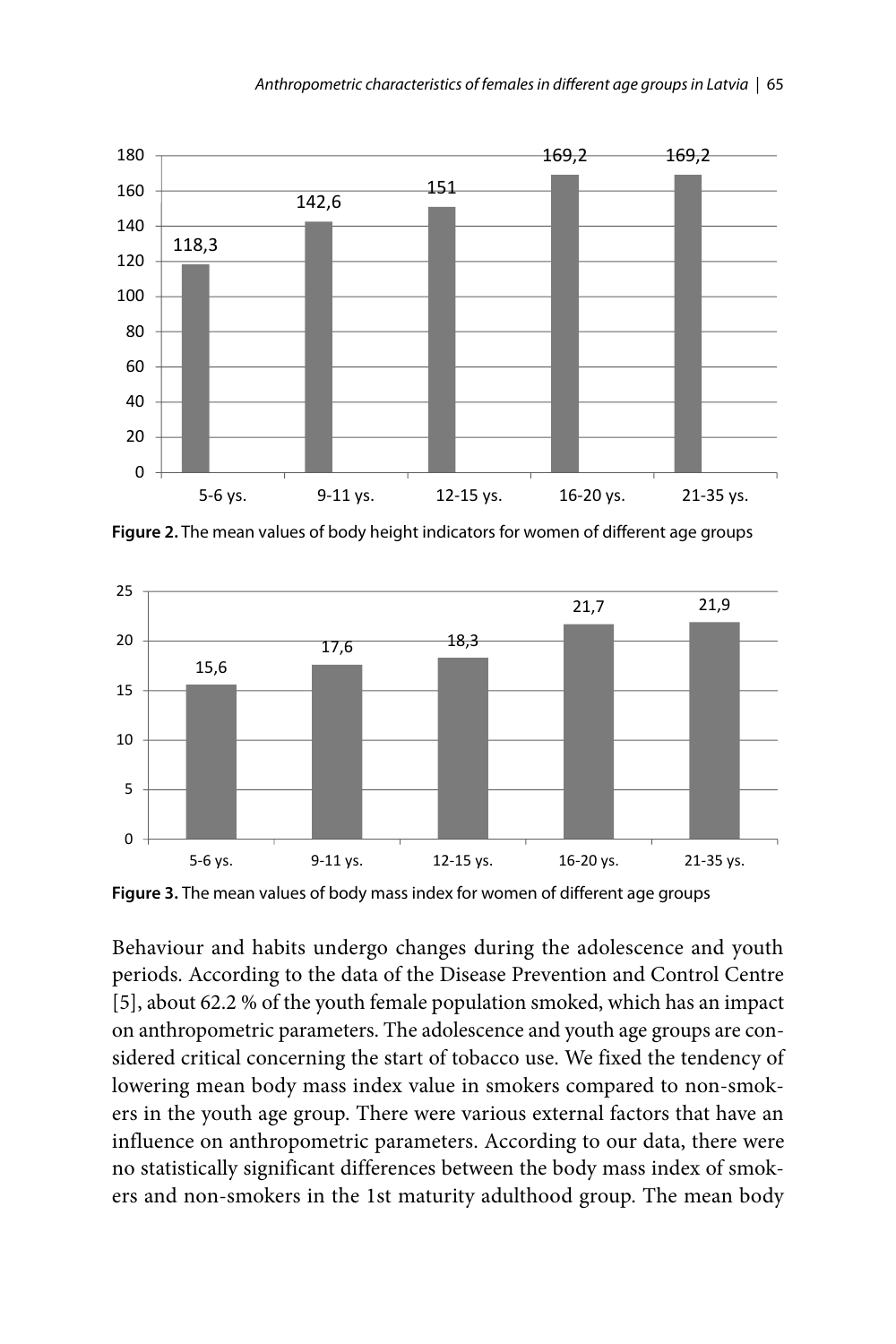mass index values were lower in non-smokers compared to smokers in the 1st maturity adulthood age group. Early start of tobacco use increases the risk for development of abuse and difficulties in getting rid of it. Women older than 21 years (the 1st maturity adulthood age group) become more interested in activities that focus on maintenance of health capacity, high working capacity and preservation of creative energy. The physical working capacity of the individual is based on the physical health, physical development indicators as well as maintenance of the level of physical activity and observance of healthy lifestyle principles. The 1st maturity adulthood period is the end of the growth and development processes of the body. The mean value of body mass and body height in the 1st maturity adulthood group were stable and differences between the adjacent age groups were insignificant ( $p > 0.05$ ). The 1st maturity adulthood period includes the conclusion of education, training period of individuals and start of professional working activities. Representatives of the 1st maturity adulthood age group form a family and become parents. The lifestyle of the individual changes and is characterized by replacement of external activities with family activities. The body mass values tend to grow. The influence of external factors as tobacco use on anthropometric indicators is weak; there was no statistically significant difference ( $p > 0.05$ ) in the value of the body mass index. Changes in the physical activity level and dietary habits generally have an influence on anthropometric characteristics. The average value of the body mass index in the 1st maturity adulthood group was  $21.9 \pm 0.3$ . After the age of 30, the decrease of metabolic activity in tissues progressed. Particularly, a fast decline in muscle mass and increase in the fat tissue amount were found. The change in main anthropometric indicators in the adulthood age group was not statistically significant ( $p > 0.05$ ). Inertia of the metabolic process activity manifests as a decreased level of physical activity and the drop of indicators of physical fitness. In the adulthood age group, changes in metabolism are also accompanied by decreasing health capacity with the prevalence of the obesity process and the associated cardiovascular pathology risks.

#### **CONCLUSIONS**

1. The anthropometric parameters of the study participants varied within a wide range in the analysed age groups. The body mass, body height and body mass index values corresponded to the standards in corresponding age groups, but for a small number of participants, the body mass index value exceeded the upper limit of standards in the corresponding age groups.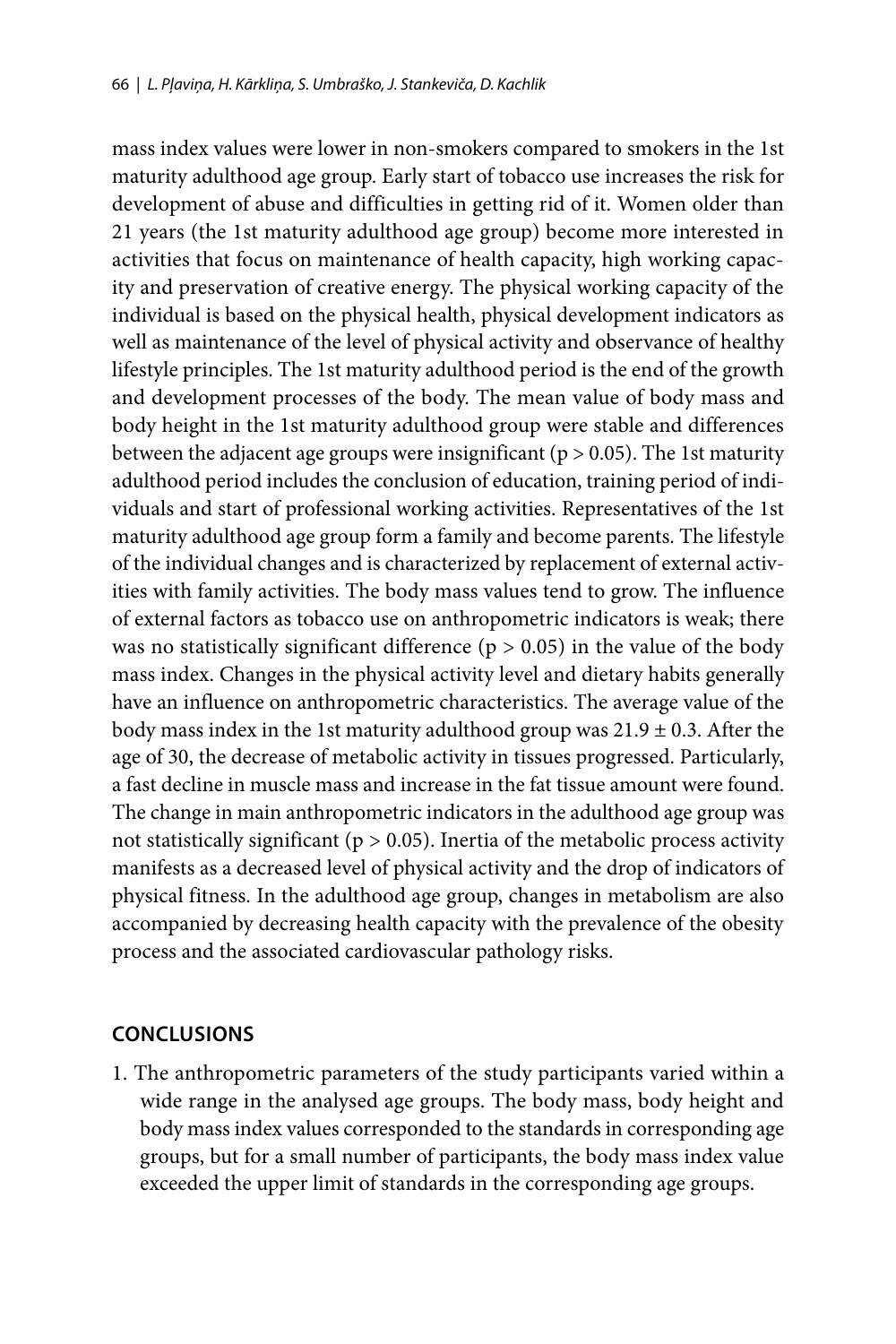- 2. A rapid growth of the body mass and the body height values was observed in girls of the 2nd childhood group (at age of 8–11 years). Tobacco use by mothers during pregnancy had an influence on the child's body mass index (statistically significant in 10-year-old girls). The influence of tobacco use on anthropometric indicators of women in adulthood was weak. There was no statistically significant difference in the value of body mass index between smoking and non-smoking women.
- 3. A rapid increase in body mass index was observed during the transition period from the adolescence to the youth age group, which is the particular age when greatest attention should be paid to health and avoidance of bad habits.

# **REFERENCES**

- 1. Beitollah A., Zahra H.S., Akbar S., Khalil A. (2015). Effect of obesity intervention with socio-ecological model on anthropometric measurements of children and adolescents. International Journal of Preventive Medicine, 6, 28–31.
- 2. Contramestre J., Marques A., Diniz J.A., Carreiro F. (2007). Relationship between Objective Fitness Evaluation and Perception of Health and Fitness in Portuguese Military Academy Students. In: Proceedings of 12th European Congress of Sport Science, Finland, 384.
- 3. Ghorbani F., Heidarimoghadam R., Karami M., Fathi K., Minasian V., Bahram M.E. (2014). The effect of six-week aerobic training program on cardiovascular fitness, body composition and mental health among female students. Journal of Research in Health Sciences, 14 (4), 264–267.
- 4. Guh D.P., Zhang W., Bansback N., Amarsi Z., Birmingham C.L., Anis A.H. (2009). The incidence of co-morbidities related to obesity and overweight: a systematic review and meta-analysis. BMC Pub Health, 9 (88), 1–20. https://doi.org/10.1186/1471-2458-9-88
- 5. Grīnberga D., Velika B., Pudule I., Gavare I., Villeruša A. (2017). Research of Latvian inhabitants' health-related habits. [Latvijas iedzīvotāju veselību ietekmējošo paradumu pētījums], Rīga: Disease Prevention and Control Centre [Slimību profilakses un kontroles centrs].
- 6. El Ghoch M., Milanese C., Calugi S., Pellegrini M., Battistini N.C., Dalle Grave R. (2014). Body composition, eating disorder psychopathology, and psychological distress in anorexia nervosa: a longitudinal study. The American Journal of Clinical Nutrition, 99 (4), 771–778. https://doi.org/10.3945/ajcn.113.078816
- 7. European Charter on Counteracting Obesity (2006). WHO European Ministerial Conference on Counteracting Obesity. Istanbul.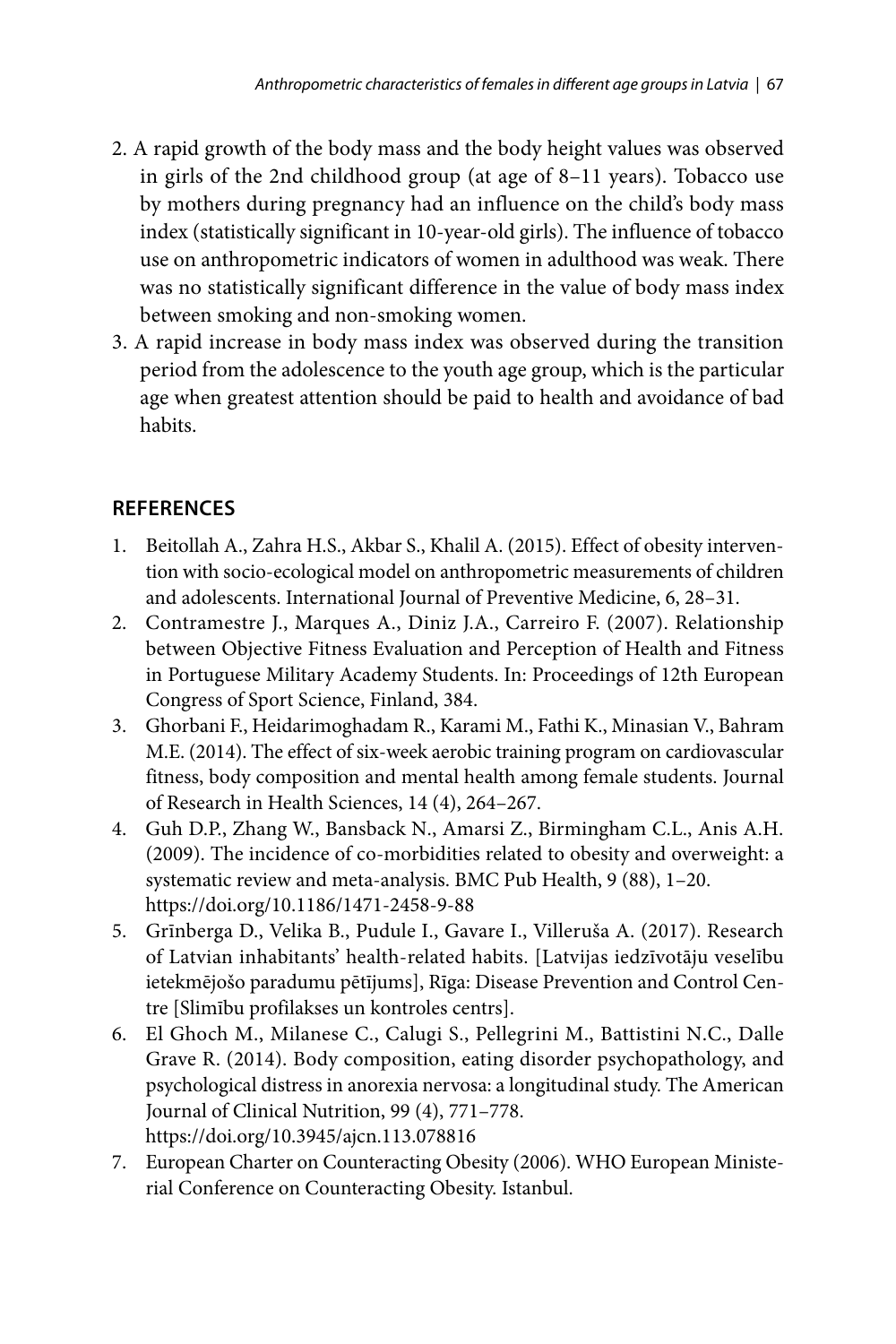- 8. Horan M., Gibney E., Molloy E., McAuliffe F. (2015). Methodologies to assess paediatric adiposity. Irish Journal of Medical Science, 184 (1), 53–68. https://doi.org/10.1007/s11845-014-1124-1
- 9. Horan M., Gibney E., Molloy E., McAuliffe F. (2015). Methodologies to assess paediatric adiposity. Irish Journal of Medical Science, 184 (1), 53–68. https://doi.org/10.1007/s11845-014-1124-1
- 10. Keys A., Fidanza F., Karvonen M.J., Kimura N., Taylor H.L. (1972). Indices of relative weight and obesity. Journal of Chronical Diseases. 25(6–7), 329–343. https://doi.org/10.1016/0021-9681(72)90027-6
- 11. Konczos C., Bognar J., Szakaly Z. (2012). Health Awareness, Motor Performance and Physical Activity of Female University Students Biomedical Human Kinetics, 4, 12–17. https://doi.org/10.2478/v10101-012-0003-3
- 12. Krūmiņa Dž., Kokare I. (2005). Latvijas bērnu fiziskās attīstības normatīvi [Latvian children's physical development standards]. – Rīga: Nacionālais apgāds, 39.
- 13. Jannsen I., Katzmarzyk P. T., Boyce W.F, Vereecken C., Mulvihill C., Roberts C., Currie C., Pickett W. (2005). Comparison of overweight and obesity prevalence in school-aged youth from 34 countries and their relationships with physical activity and dietary patterns. Obesity Reviews, 6, 123–132. https://doi.org/10.1111/j.1467-789X.2005.00176.x
- 14. Jēruma-Krastiņa L. (1937). Antropoloģiski dati par latviešu skolu jaunatni [Anthropological data on Latvian school youth], LU Raksti: Medicīnas fak., III. (2), 235–269.
- 15. Lee S., Arslanian S. (2019). Body Composition and Cardiorespiratory Fitness between Metabolically Healthy Versus Metabolically Unhealthy Obese Black and White Adolescents. Journal of Adolescent Health, 64, 3, 327–332. https://doi.org/10.1016/j.jadohealth.2018.08.024
- 16. Louer A.L., Simon D.N., Switkowski K.M., Rifas-Shiman S.L., Gillman M.W., Oken E. (2017). Assessment of child anthropometry in a large epidemiologic study. Journal of Visualized Experiments, 120, e5513. https://doi.org/10.3791/54895
- 17. Marwaha R.K., Garg M. K., Tandon N., Mahalle N. (2015). Comparison of body composition between professional sportswomen and apparently healthy age- and sex-matched controls. Indian Journal of Endocrinology & Metabolism, 19 (2), 288–291. https://doi.org/10.4103/2230-8210.149323
- 18. Miranda V.P., de Faria F.R., de Faria E.R, Priore S.E. (2014). Somatic maturation and body composition in female healthy adolescents with or without adjustment for body fat. Revista Paulista De Pediatria, 32 (1), 78–84. https://doi.org/10.1590/S0103-05822014000100013
- 19. Milanese C., Cavedon V., Piscitelli F., Zancanaro C. (2014). Effect of low-intensity, low-frequency ultrasound treatment on anthropometry, subcutaneous adipose tissue, and body composition of young normal weight females. Journal of Cosmetic Dermatology, 13(3), 202–207. https://doi.org/10.1111/jocd.12101